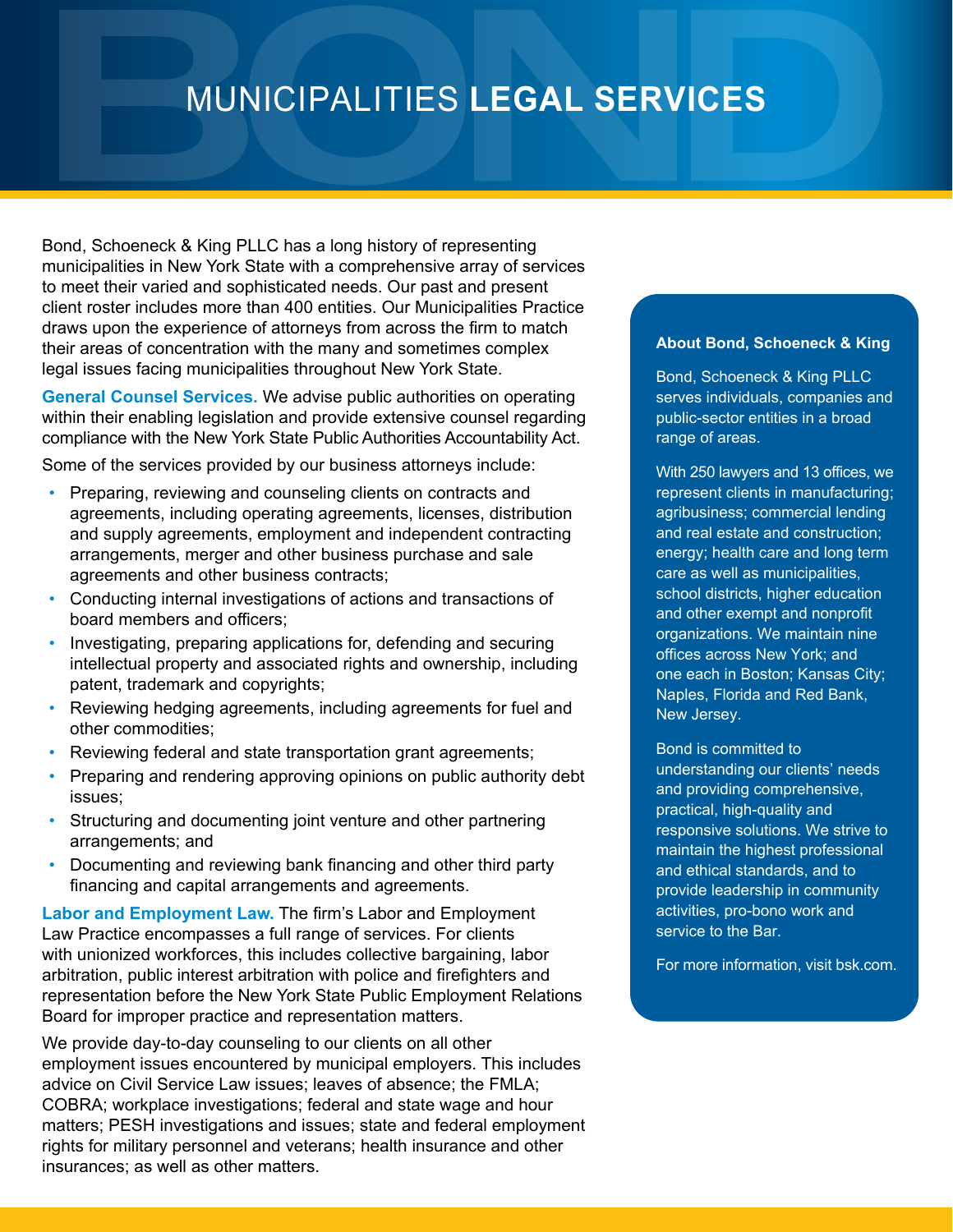We also represent our clients in matters before the New York State Division of Human Rights and the Equal Employment Opportunity Commission, as well as in state and federal court. Our representation includes defending employers against claims of employment discrimination (e.g., race, gender, sexual harassment, age and disability discrimination), as well as in Article 78 proceedings challenging all types of employment decisions made by employers. In addition, we represent our clients in disciplinary hearings pursuant to Section 75 of the Civil Service Law.

**Administrative Law, Zoning and Planning.** Bond's Administrative Law, Zoning and Planning experience on behalf of municipalities includes subdivision applications and approvals, zoning legislation, variances, special permits and like matters involving towns, villages, cities and counties.

On local planning and zoning issues, we represent clients in the review of applications for variances, subdivision and site plan approval, special use permits and applications for zoning changes. We also advise on all aspects of compliance with the State Environmental Quality Review Act (SEQRA) and with other state and federal laws affecting local land use decisions, such as the Historic Preservation Act, Wetlands Acts and the Federal Telecommunications Act.

Bond attorneys represent clients in formal adjudicatory hearings before state and federal agencies, such as the NYSDEC and the Army Corps of Engineers. The firm also advises municipalities on the development and implementation of plans and public works projects, including landfills, water and wastewater treatment plants, as well as the redevelopment of contaminated property known as "brownfields." In addition, Bond was recently selected by the NYSDEC to draft a guidance document on all legal aspects of financing the new MS4 requirements for municipal storm water systems.

These projects use the both the firm's experience in land use and in environmental cleanup matters. Attorneys in this area work closely with attorneys in the following practices: Environmental, Public Finance, Government Relations and Administrative, Municipal, Real Estate, Litigation and its Real Estate, Tax Assessment, Condemnation and Property Valuation.

**Aviation.** Bond has represented the City of Syracuse, Department of Aviation since 1995, in connection with its proposed siting of a new 7,500-foot runway at Syracuse Hancock International Airport, and in connection with the proposed expansion of an existing runway. Both projects were subject to environmental impact reviews under SEQRA and NEPA. Bond also has provided regulatory compliance counsel to the department in connection with stormwater discharges, petroleum and chemical bulk storage and various airport improvement projects. In addition, Bond has been representing the City of Naples Airport Authority since 2002 with respect to its landmark ban of noisier Stage 2 jets.

**Bond Counsel/Public Finance.** Bond has acted as bond counsel to municipalities and school districts for over 30 years. We are listed in the "Red Book" directory of nationally recognized bond counsel. We are bond counsel for more than 50 New York municipalities and school districts, as well as numerous industrial development agencies and other public benefit corporations.

We have extensive experience with financings through the Dormitory Authority of the State of New York (DASNY), the New York State Environmental Facilities Corporation (EFC) and the U.S. Department of Agriculture, Rural Development. Our public finance attorneys also represent municipalities in the formation or extension of sewer, water and other special improvement districts, and in New York State Empire Zone matters.

**Construction.** We have depth and experience in providing legal services to municipalities engaged in the construction of public works capital improvements throughout New York State.

Our services to municipalities commence with the negotiation of an agreement with the architect, engineer or other design professional. We provide legal counsel on the competitive bidding statutes and regulations under which public owners procure construction services on public works projects. We understand the legal framework within which irresponsible bidders may be disqualified.

We participate in the negotiation and execution of construction contracts and other contract documents necessary for projects to proceed in a timely manner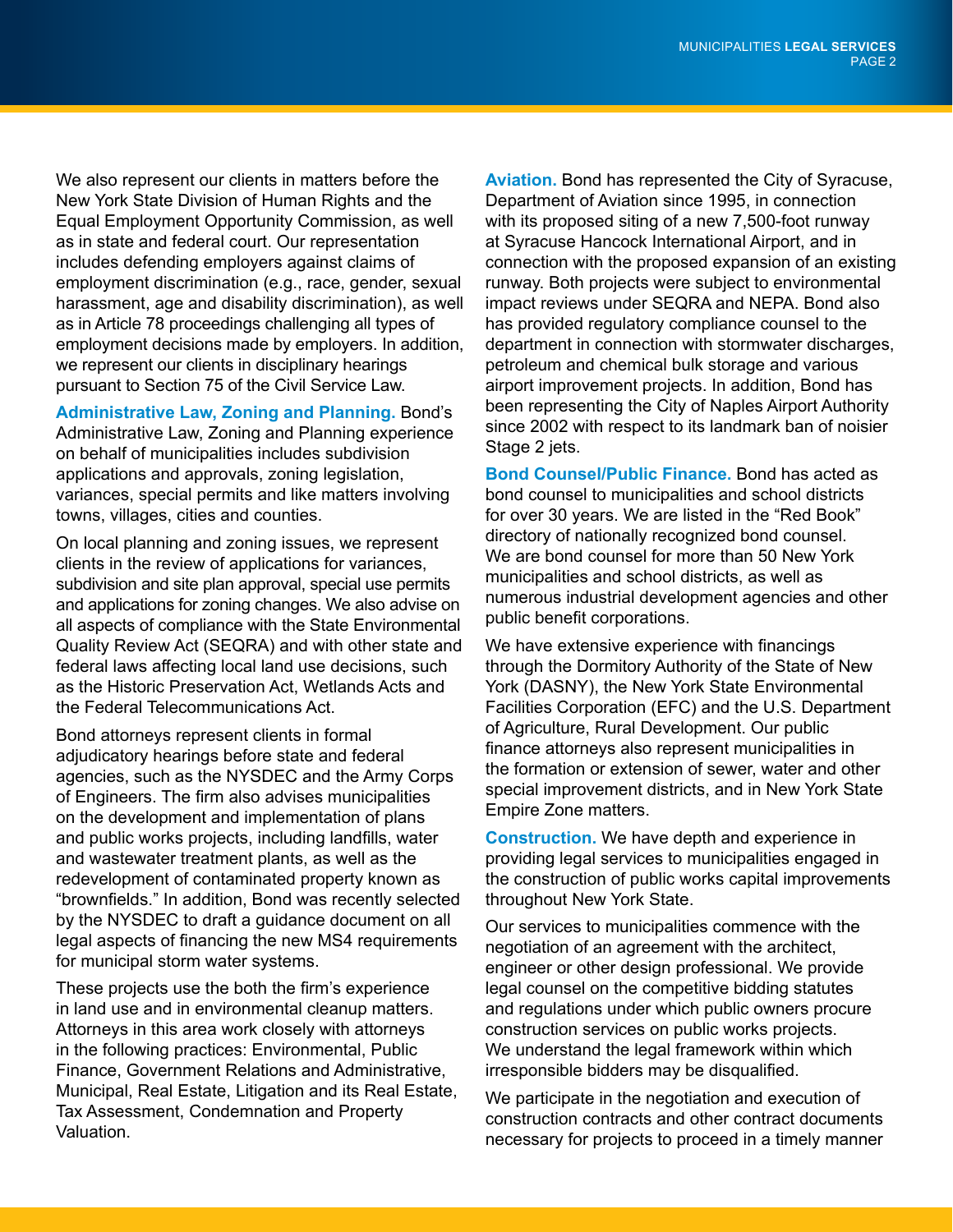and within cost estimates. When disputes arise, we counsel our clients on negotiation strategies, and we prosecute litigation, arbitration, other forms of dispute resolution and surety bond claims, as required.

**Energy.** Bond has considerable experience in counseling municipal clients about legal obligations that can arise in connection with the purchase, sale, production and distribution of energy under New York State and federal laws and regulations. Our attorneys have recently worked on matters involving the siting of new electric generating facilities, electric and natural gas transmission facilities, negotiation of electricity, steam and natural gas purchase agreements, pipeline construction proposals, and environmental compliance reviews associated with energy projects.

We have negotiated energy performance contracts for municipalities in New York State under Article 9 of the New York Energy Law. We also regularly provide advice regarding market and tariff analysis, power purchase agreements and related government approvals.

Where applicable, we have worked with clients to identify and utilize beneficial governmental programs, including those offered by the New York State Energy Research Development Authority. Our energy attorneys practice extensively before the New York State Public Service Commission, and have excellent governmental contacts that serve to benefit our municipal and school district clients.

**Environmental.** Our Environmental attorneys regularly assist municipalities with environmental issues arising under local, state and federal environmental laws and regulations.

We are proficient in all aspects of permitting and compliance under air quality, water quality, wetlands, hazardous and industrial waste management, storage tank, emergency planning, toxic substance programs, among others. Our permitting and regulatory compliance experience extends to successful representation of clients before state and federal regulatory agencies, including the New York State Department of Environmental Conservation (DEC), the U.S. Environmental Protection Agency (EPA) and the Army Corps of Engineers.

We have assisted municipalities to satisfy legal

requirements associated with site development initiatives, such as permit modification, historic preservation and State Environmental Quality Review Act (SEQRA) procedures applicable to facility construction and expansion. In the event of a release of petroleum or hazardous substance, our attorneys assist clients to comply with reporting requirements and help implement any necessary investigation and remediation activities.

In addition, we have extensive experience with the redevelopment of brownfield sites, and have represented municipalities under the Brownfield Cleanup Program and the Voluntary Cleanup Program. We regularly provide advice on the legal and financial structure of brownfield redevelopment projects, and have provided counsel to Empire State Development under the ReBuild Now-NY program.

Environmental Enforcement and Litigation. We also have represented clients in numerous administrative enforcement proceedings brought by the DEC and EPA, as well as other agencies. In these enforcement proceedings, our attorneys work to eliminate or mitigate monetary penalties that might otherwise be imposed, and to negotiate favorable terms in consent orders or settlement documents.

As appropriate, our attorneys have also represented clients in environmental litigation in New York State and federal court, including SEQRA litigation. Our attorneys understand the complex procedural rules that are particular to environmental litigation, as well as the environmental laws and regulations that can form the basis of a claim.

**Government Relations.** Our firm has represented clients, including municipalities, before the New York State Legislature, the executive branch and all state agencies for over 75 years. We have drafted and shepherded through the legislature special legislation needed by municipalities in connection with water districts, bond issues and other needs. We have represented clients in qualifying for Empire Zone benefits and Brownfield benefits. Routinely, we appear on behalf of clients in administrative and regulatory matters before most state agencies, including the Departments of Environmental Conservation, Law, State, Labor, Transportation and Taxation and Finance.